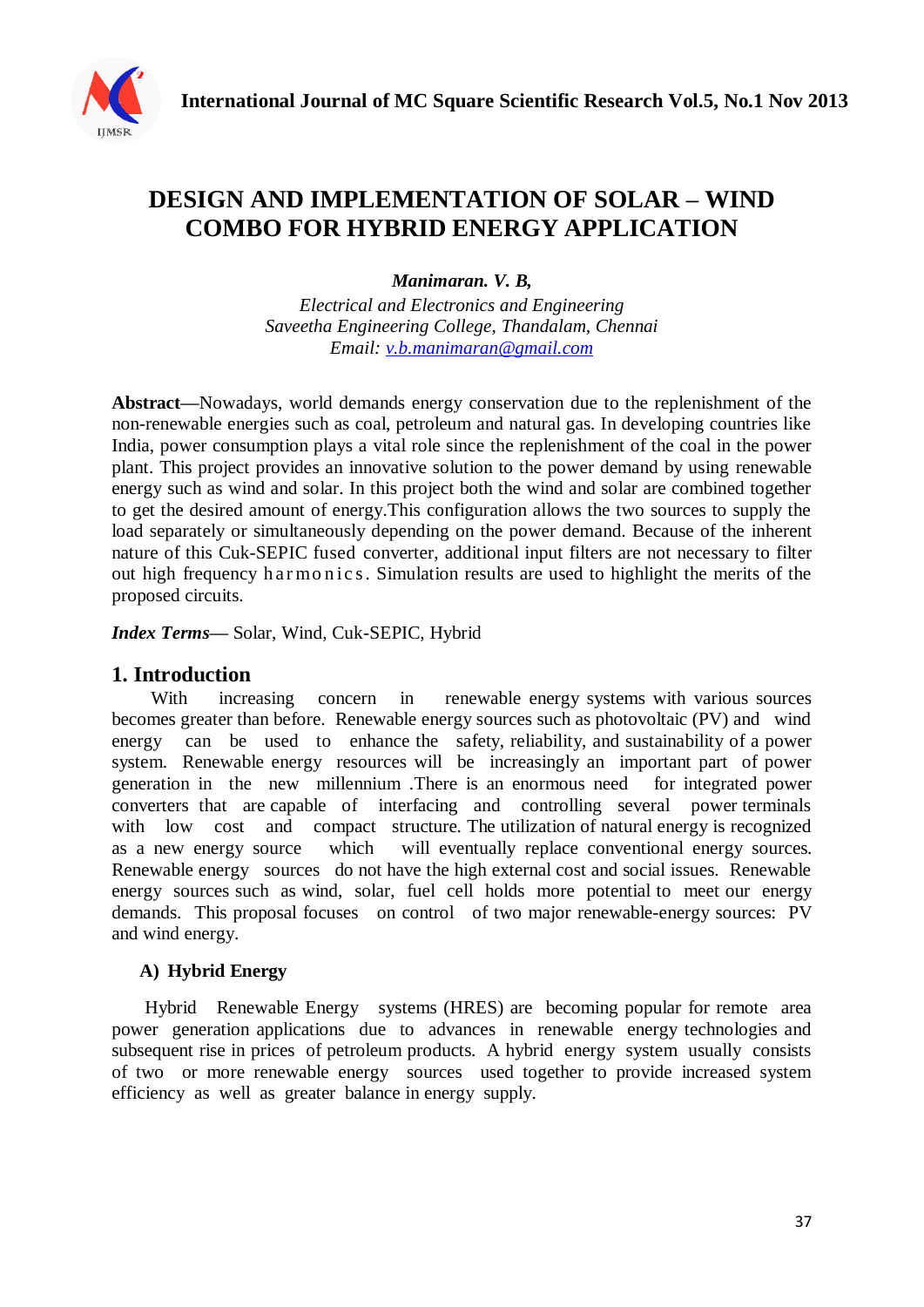

# **A) Wind Energy**

Wind energy is the fastest-growing renewable source of clean energy. It has shown its great potential for combating climatic change, ensuring clean and efficient energy. It can make major contribution towards satisfying the global need for clean and RES . For modeling the energy produced by wind power, all components in the system is to be modeled. First the wind turbine has to be modeled, including the mechanical drive train, such as shafts, gearboxes and bearings. Second the electrical machine, mostly a synchronous machine is modeled in detail and connected to a model of the power electronics, such as controlled rectifiers or back to back converters.

#### **2. Solar Energy**

Photovoltaic (PV) offers an environmentally friendly source of electricity. Worldwide, photovoltaics account for 500 MW of power generation with an annual growth rate greater than 20% . In the near future photovoltaic power is expected to become more cost effective and will be almost price competitive with traditional sources of energy. With development and breakthrough in new cell materials and power electronics technologies solar power can prove to be an efficient, environmental friendly and safe means of power. In this module the solar cells is a fundamental power conversion unit of a photovoltaic system.Due to the fact that solar and wind energy source is intermittent and quite variable, longitude, latitude, weather and limited daytime should be considered in acquiring electrical energy from PV system and wind turbine system and also it is possible that power fluctuations can be observed since photovoltaic and wind power source is highly dependent on the weather conditions. In the near future using hybrid systems for electricity generation may have more profitable in parallel with the technological advances. Photovoltaic and wind systems are the source of energy in standalone systems. The easy installation and maintenance free operational feature of the hybrid system created more popularity among the rural masses.



#### **Fig. 1 Hybrid Energy Model**

Wind and solar power are given as input to the converter. Wind model and solar model are separately modelled. In this proposed model, a hybrid system with multi input integrated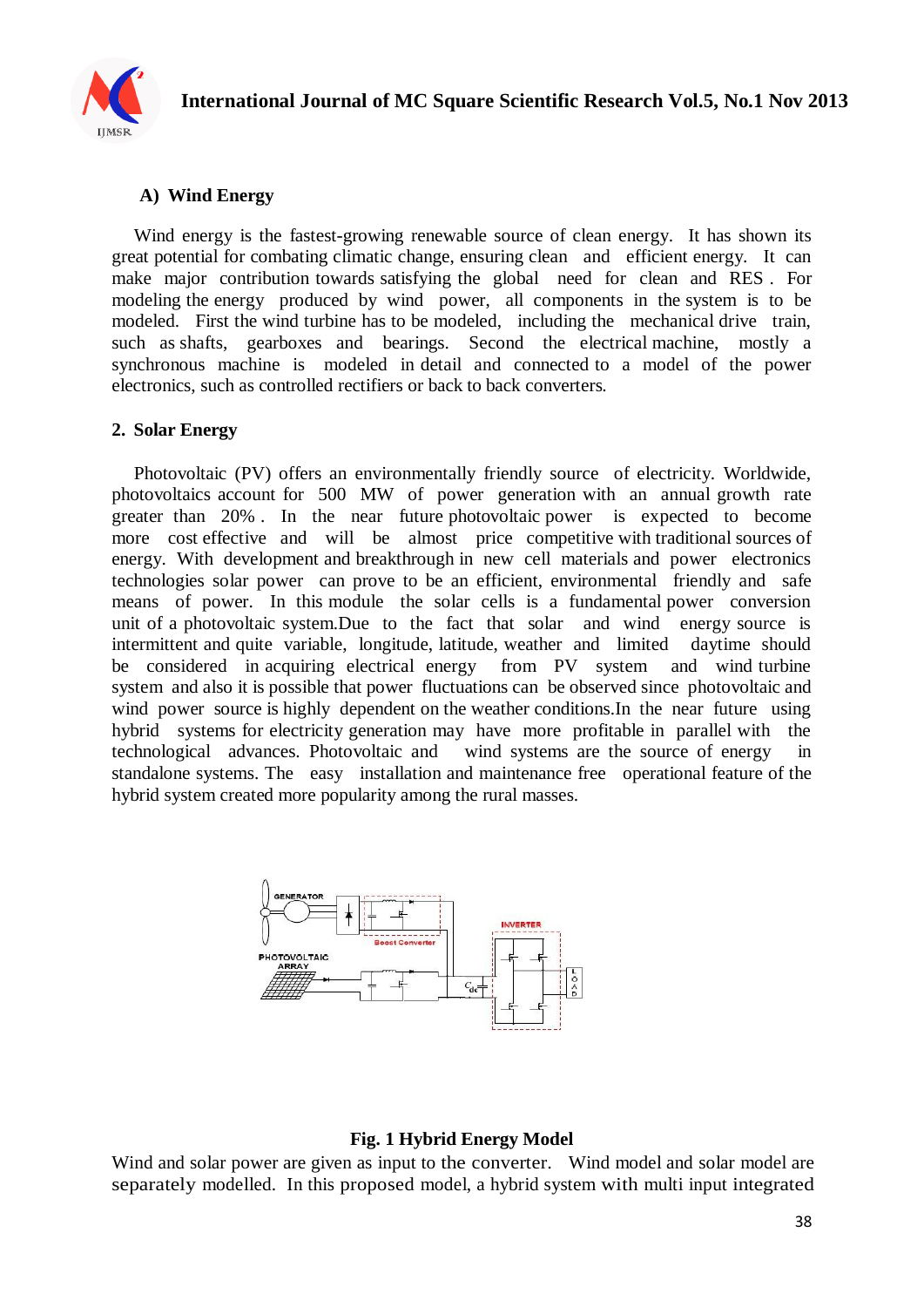

# **International Journal of MC Square Scientific Research Vol.5, No.1 Nov 2013**

converter structure is proposed. The circuit consists of integrated cUk-sepic converters. The inherent nature of the proposed converter is that, it does not require additional inputfilters tofilteroutthefrequency harmonics. The output from converter is given to inverter which convertsdc to ac and is applied to load. The load used here is resistive load. By using the converters, step up and step down operations can be done. The proposed converter is valuable for renewable energy harvesting applications.



**Fig.2 Multi- Input Rectifier Stage**

A system diagram of the proposed rectifier stage of a hybrid energy system is shown in Figure 2, where one of the inputs is connected to the output of the PV array and the other input connected to the output of a generator. The fusion of the two converters is achieved by reconfiguring the two existing diodes from each converter and the shared utilization of the Cuk output inductor by the SEPIC converter. This configuration allows each converter to operate normally individually in the event that one source is unavailable. Figure 3 illustrates the case when only the wind source is available. In this case,  $D_1$  turns off and  $D_2$  turns on; the proposed circuit becomes a SEPIC converter and the input to output voltage relationship is given by (1). On the other hand, if only the PV source is available, then  $D_2$  turns off and  $D_1$ will always be on and the circuit becomes a Cuk converter as shown in Figure 4.



Figure 5 illustrates the various switching states of the proposed converter. If the turn on duration of  $M_1$  is longer than  $M_2$ , then the switching states will be state I, II, IV. Similarly, the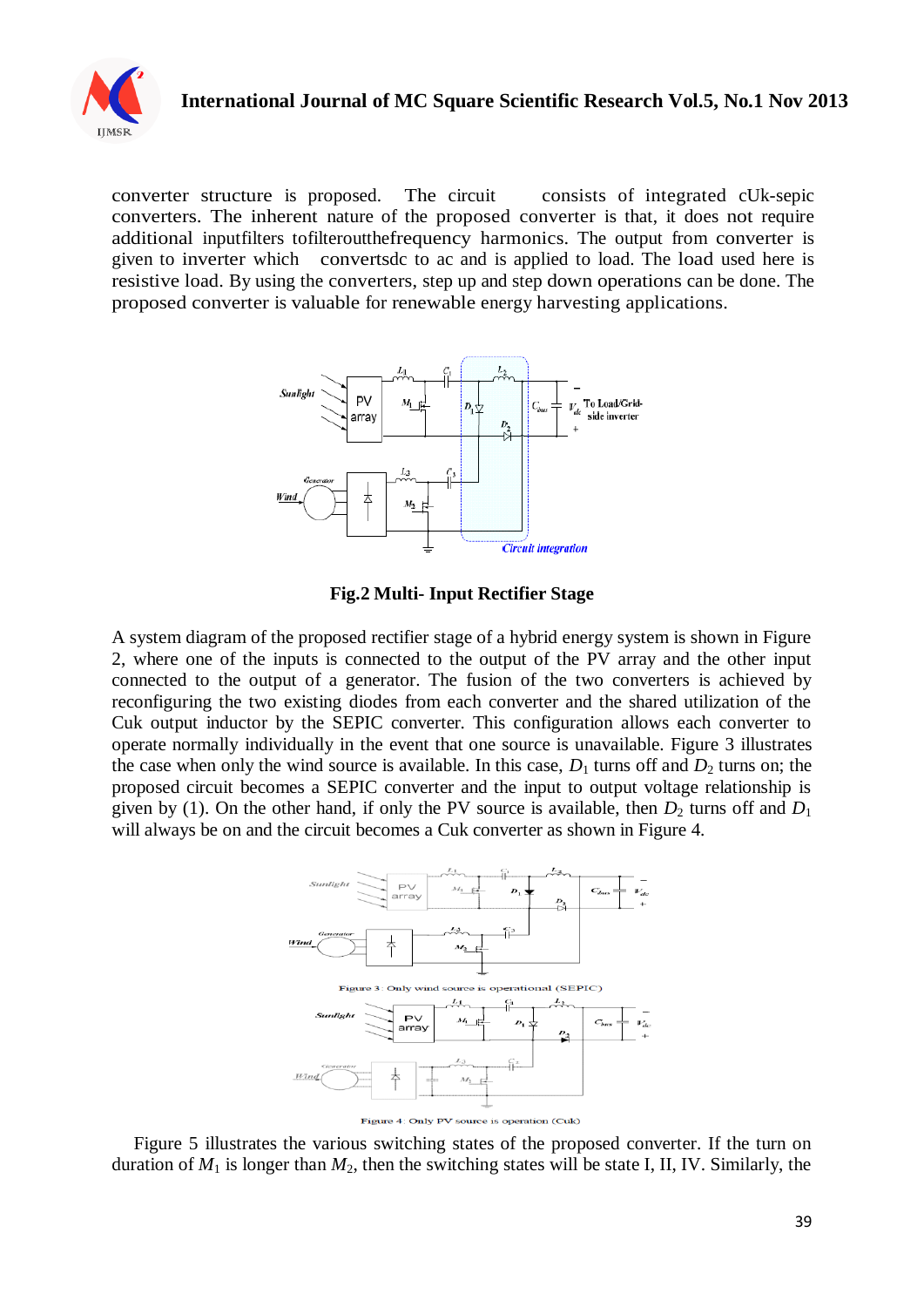

# **International Journal of MC Square Scientific Research Vol.5, No.1 Nov 2013**

switching states will be state I, III, IV if the switch conduction periods are vice versa. To provide a better explanation, the inductor current waveforms of each switching state are given as follows assuming that  $d_2>d_1$ ; hence only states I, III, IV are discussed in this example. In the following,  $I_{i,PV}$  is the average input current from the PV source;  $I_{i,W}$  is the RMS input current after the rectifier (wind case); and *Idc* is the average system output current. The key waveforms that illustrate the switching states in this example are shown in Figure 6. The mathematical expression that relates the total output voltage and the two input sources will be illustrated in the next section.



Figure 5 (I-IV): switching states within a switching cycle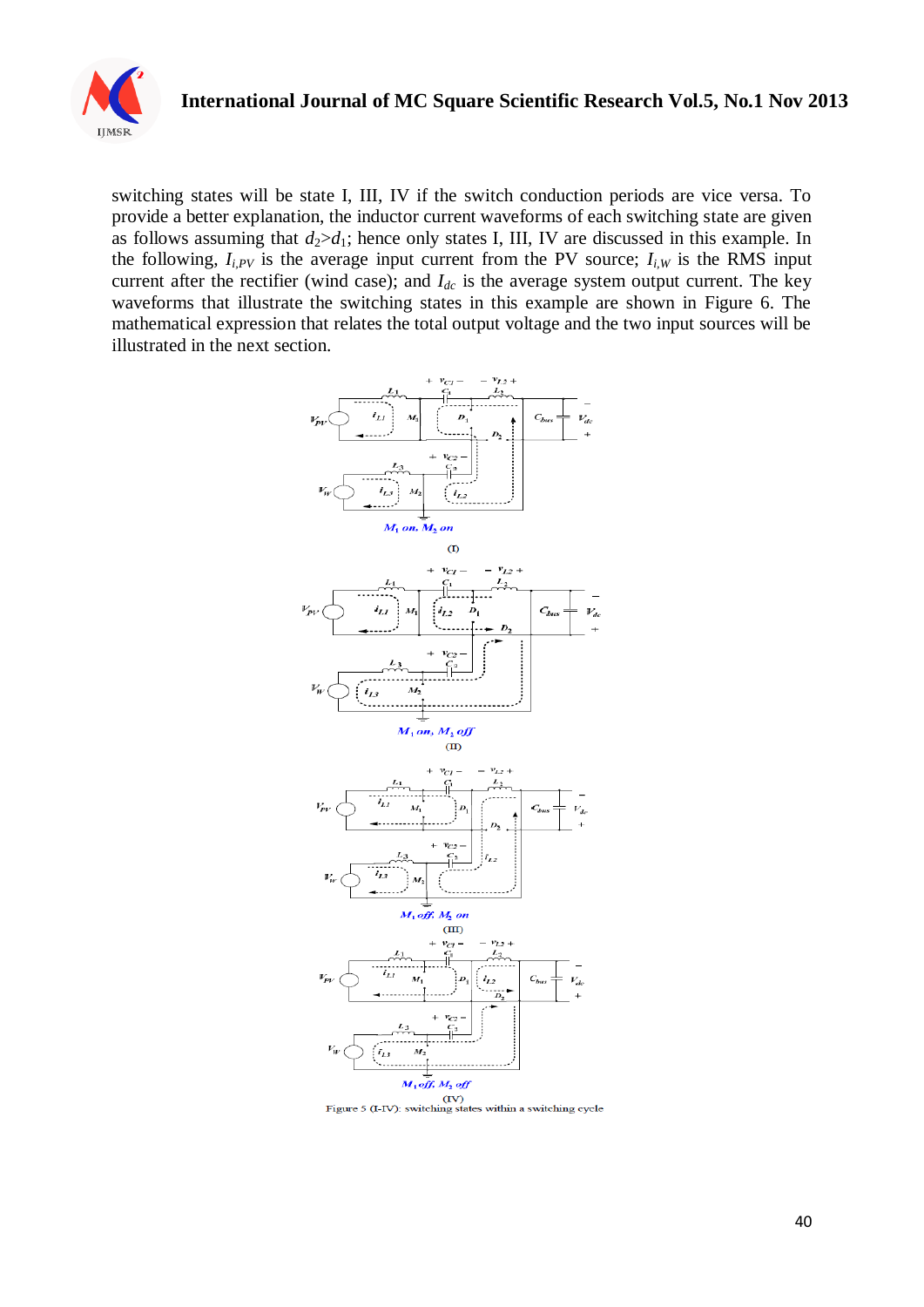



**Figure 6. Simulation Output Current, Voltage and Power**

## **3. Conclusion & Future Work**

 The hybrid wind and solar power generation can be used to generate large amount of power at almost all times of a day. This can be an alternative source of energy to the nonrenewable resources. This can be implemented instead of a single source , to gain more power almost at all times. The generation of hybrid wind and solar power has been simulated using Mat lab software and output waveform for voltage, current and power have been obtained which provide the comprehensive and constructive knowledge about the same system in hardware. The hybrid wind and solar system will be implemented in hardware with specified components.

## **REFERENCES**

[1]. A Hybrid Wind-Solar Energy System: A New Rectifier Stage Topology Joanne Hui\*,*IEEE Student Member*, Alireza Bakhshai, *IEEE Senior Member*, and Praveen K.Jain, *IEEE Fellow* Department of Electrical and Computer Engineering Queen's Center for Energy and Power Electronics Research (E POWER), Queen's University Kingon, Ontario, Canada.

*[2].* Standalone Hybrid Wind Solar Power Generation System Applying Dump Power Control Without Dump Load Toshiro Hirose and Hirofumi Matsuo, *Fellow, IEEE.*

*[3].* Optimization of Solar-Wind Hybrid System for Distributed Generation Parita Dalwadi, V.Shrinet, CRMehta, and PankitShah.

[4]. MODELING ANDSIMULATIONOFRENEWABLE HYBRID POWERSYSTEM USING MATLAB / SIMULINK ENVIRONMENT Cristian Dragoş Dumitru, Adrian Gligor"Petru Maior" University of Târgu Mureş, Romania.

[5]. SIMULATION WITH THE SEPIC TOPOLOGY (SEPIC-Single Ended Primary Inductance Converter) ECE562: Power Electronics I COLORADO STATE UNIVERSITY